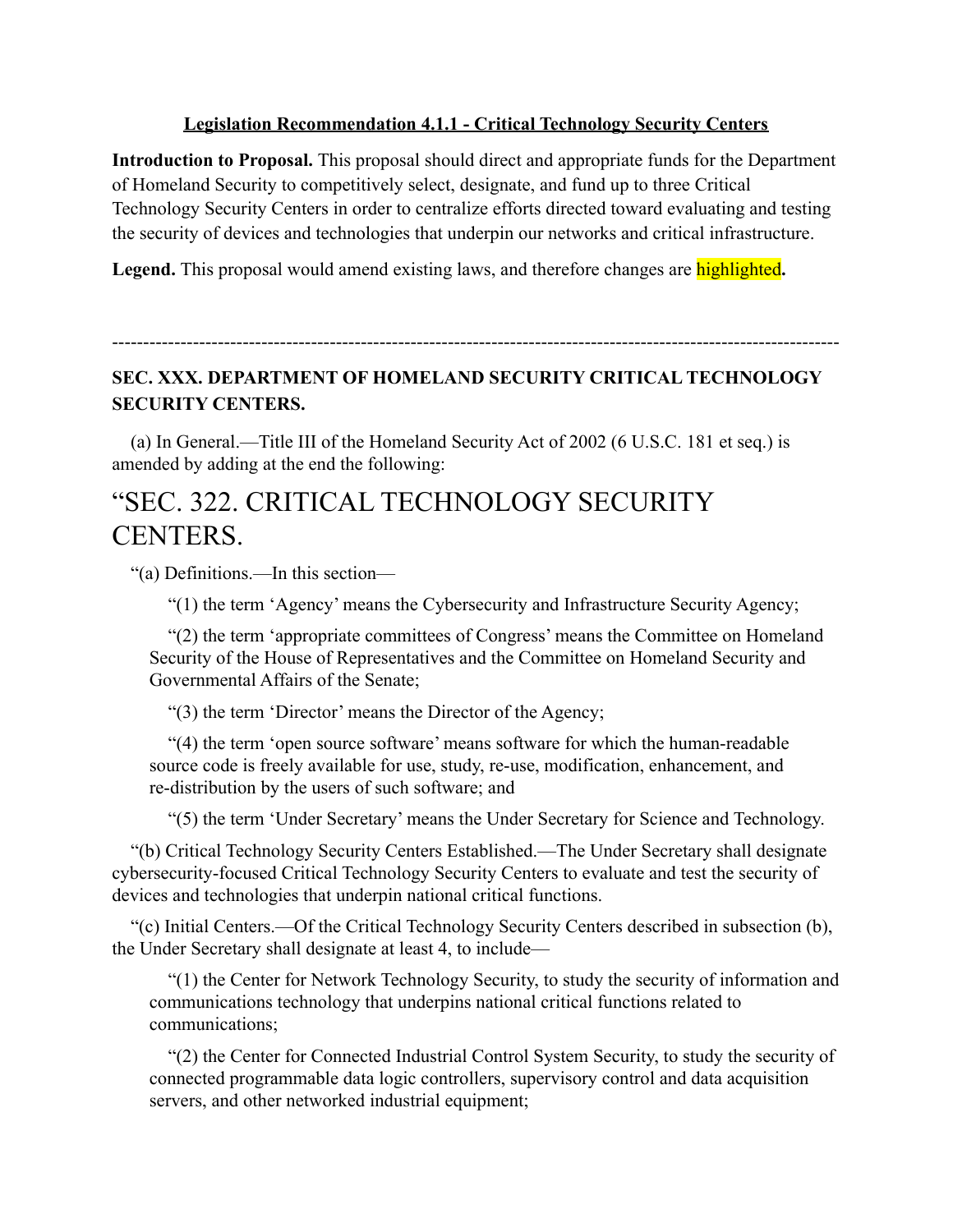"(3) the Center for Open Source Software Security, to study vulnerabilities in open source software used to support national critical functions and coordinate vulnerability remediation efforts; and

"(4) the Center for Federal Critical Software Security, to study the security of software used by the Federal Government that performs functions critical to trust (such as affording or requiring elevated system privileges or direct access to networking and computing resources).

"(d) Additional Centers.—The Under Secretary may, in coordination with the Director, designate additional Critical Technology Security Centers to address technologies vital to national critical functions.

"(e) Designation of Centers.—The Under Secretary shall—

"(1) designate Critical Technology Security Centers based on applications submitted by institutions of higher education (as defined in section 101 of the Higher Education Act of 1965 (20 U.S.C. 1001)) or Federally-funded research and development centers, including national laboratories, or consortia thereof; and

"(2) distribute funds through grants, cooperative agreements, and contracts.

"(f) Responsibilities of Centers.—In studying the security of technologies within the area of responsibility of the Critical Technology Security Center, a Critical Technology Security Center shall—

"(1) conduct rigorous security testing to identify vulnerabilities in such technologies;

"(2) report new vulnerabilities found and the tools, techniques, and practices used to uncover them to the developers of the technologies in question and to the Agency;

"(3) develop new capabilities for vulnerability discovery, management, and mitigation within such technologies;

"(4) assess the security of software essential to national critical functions;

"(5) support existing communities of interest, including by granting funds, in remediating vulnerabilities discovered within such technologies; and

"(6) utilize findings to inform and support the work of the Agency;

"(g) Selection of Critical Technologies.—Before distributing funds, the Under Secretary shall consult with the Director, who shall provide the Under Secretary with a list of technologies within the area of responsibility of each Critical Technology Security Center that support national critical functions.

"(h) Biannual Reports.—Not later than 1 year after the date of enactment of this section, and every 2 years thereafter, the Under Secretary shall submit to the appropriate committees of Congress a report containing—

"(1) a summary of the work performed by each Critical Technology Security Center, including an explanation of how grant funding was allocated and a list of vulnerabilities found, along with the corresponding software weakness and an assessment of the criticality